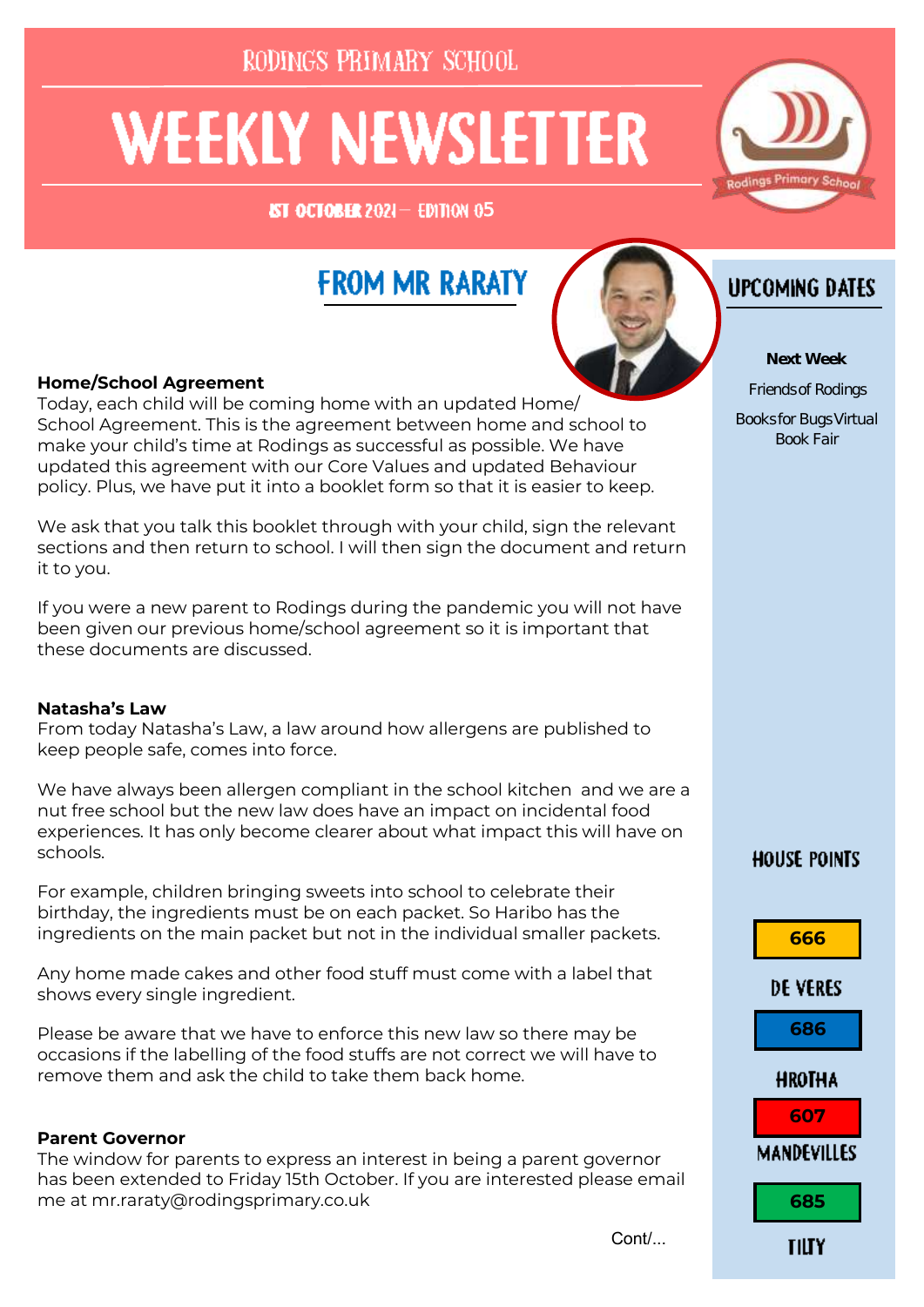### **FROM MR RARATY**



### **Fireworks Sponsorship**

The construction was also proved using the many gramming to an interval comparison to many constructions in the<br>looking for sponsorship for the event and various sponsorship packages are available. If you are renting for eponoorally for allot of our alla rathe as eponoorally packages are aralization you.<br>a business and you want some relatively cheap advertising please get in contact with the a basiness and you mandonned to abandone abandoned duming product goes. To these man and then the start for the<br>Friends on their facebook page. Thank you! Covid on the months last Saturday, 18 months later than scheduled, the works began and what and what and what a The Friends are very excited and busy planning our first Fireworks display in a while. They are

#### there. Thank you to the Roundtable for all the Roundtable for all the Roundtable for all the Roundtable for all the Roundtable for all the Roundtable for all the Roundtable for all the Roundtable for all the Roundtable for

mindfulness and sensory garden. Mr George and Mr Gordon did a great job of getting this the agreement of the funding. So I am looking for volunteers to help during school hours on Friday 8th October. If the works are not completed on this day I will open a second date of Friday 15th October. If you are interested in helping please message me through Class Dojo or email me at [mr.raraty@rodingsprimary.co.uk.](mailto:mr.raraty@rodingsprimary.co.uk) Thank you! hours o<del>n Friday 8th October. If the works are no</del>t completed on this day I will open a second on this day I will open a<br>I will open a second on this day I will open a second on the will open a second on the will open a se We were also granted funding from Uttlesford and the Parish Councils to develop a started on Saturday too. However, we have to have completed this project by half term to fulfil

#### Class Dojo or email me at [mr.raraty@rodingsprimary.co.uk.](mailto:mr.raraty@rodingsprimary.co.uk) Thank you! **Earrings**

**Nut Allergies** you are thinking of getting your child's ears pierced please leave it for a summer holiday so that the full healing time doesn't encroach onto learning. Thank you!<br>. We have had several requests for children to tape up their earrings for PE. Essex County Council policy and PE insurance state that this is not allowed. Children who have had their ears pierced must be able to remove them for their PE sessions otherwise they will have to sit out. If

because they contained nuts, mainly in cereal and chocolate bars. Allergic reactions can Have a good weekend!happen in seconds and I don't want to be reported and I don't want to be reported a tragic incident. Thank you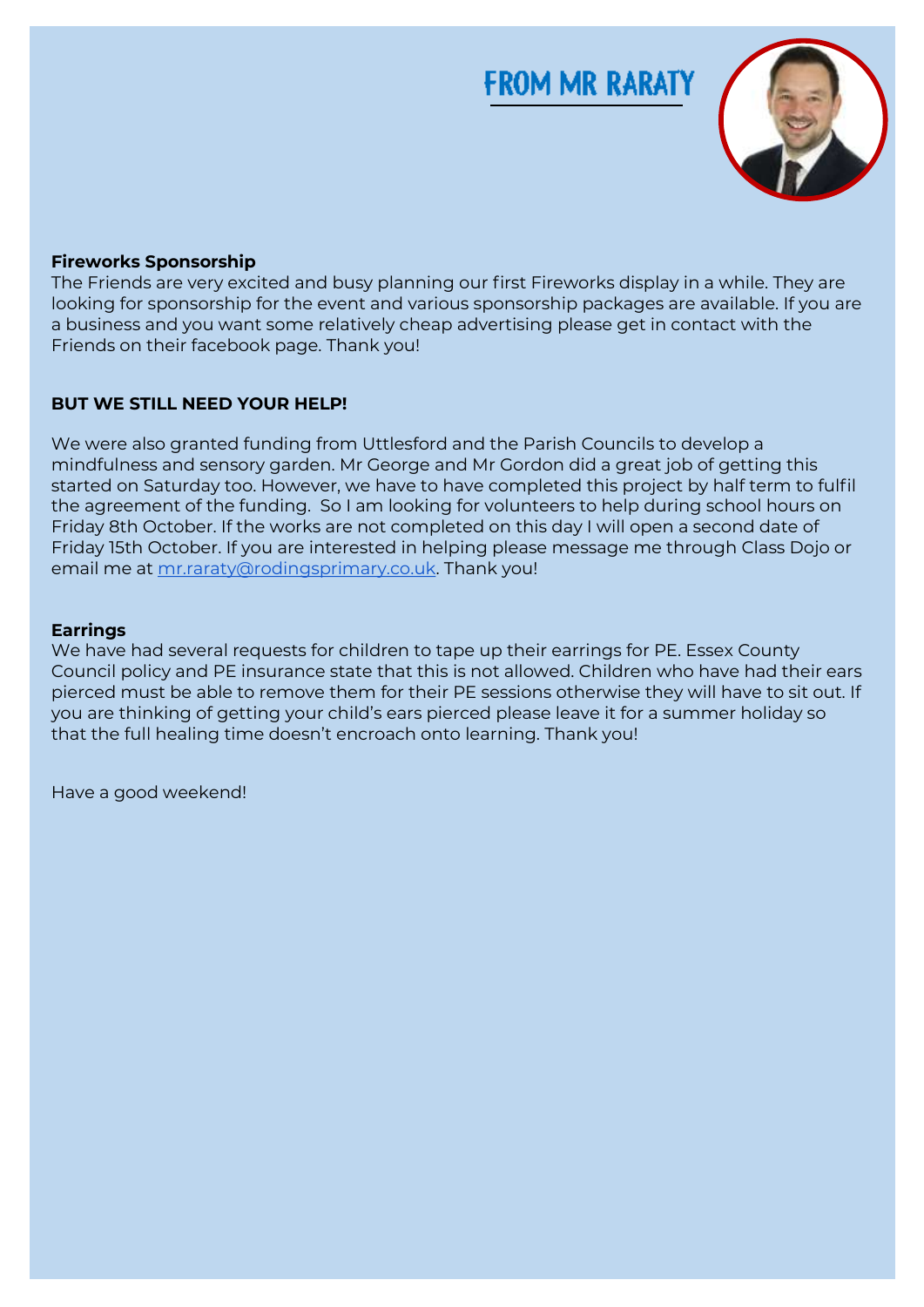### GOVERNORS' REPORT TO PARENTS - SEPTEMBER 202

Dear Parents and Carers,

#### Governors' Report to Parents – September 2021

and Covid-19 issues still at the forefront of our minds, the Governors did manage to meet face to face. This was our first meeting this term and proved to be a busy meeting with a detailed agenda and some important policy documents to work through.  $\qquad \qquad \qquad$ The recent Governors Meeting took place on 27<sup>th</sup> September 2021. With Social distancing

With our eye on the 2021-22 year ahead, the election of the Chair of Governors and Vice Chair for the coming year took place and we are pleased to report that Steph Green tinues in the rele of Chair for another your and also ably assisted by Leanne Godd continues in the role of Chair for another year, and also ably assisted by Leanne Goddard.<br>.

Governor Membership – It was reported that the school has a near compliment of in the upcoming newsletter. The Parish Councils to develop and the Parish Councils to develop a council storag Governors. We are actively seeking a parent Governor so please look out for more details

It was announced that Brian Hardcastle has sadly resigned. We thank him for his efforts  $f$  the netial the funding funding. So I am looking for volunteers to  $\mathcal{L}_f$  and  $\mathcal{L}_f$  during school  $\mathcal{L}_f$ hours on Friday 8th October. If the works are not completed on this day I will open a second on this day I will open a second over the period.

date of Friday 15th October. In the Interest of Interest message message message message message message messa<br>In the India please message message message message message message message message message message message me class Do in the method or employment we are the sprimary.co.uk. Thank you in the contract  $\mathcal{L}$ Colin Todd was also reappointed as the Local Authority Governor.

Owen Wright has agreed to continue as a staff Governor.

The meeting then went on to discuss the following matters.<br>```

The Governors also signed up to the Governors Code of Conduct having all read and agreed the contents. In recent we had to remove for  $\alpha$  items from children's lunch boxes  $\alpha$  is lunch boxes in  $\alpha$ 

At Rodings, we place particular reliance on Committees. Over the years, we have established various Committees, i.e. teaching and learning, personnel and pay. A smaller behalf of the main board and this assists to focus the attention on, and address key issues group of Governors volunteer to sit on these Committees to address certain issues on for the wider benefit of the school. Governors signed up to their place on the different Committees.

The school also places reliance on "Link Governors" who each take on a particular focus on areas such as Safeguarding, Curriculum, training etc. Again, various Governors have gratefully stepped up to fill these roles for the year ahead.

The Headteacher provided the board with an update on various key issues.

We were also updated on the ongoing Risk Assessment following the new term and with Covid 19 in mind. Bubbles have been removed and assemblies are back on which is great news. The staff are dedicated to keeping the "Rodings feel" having due regard for the current climate. The ethos of helping each other remains.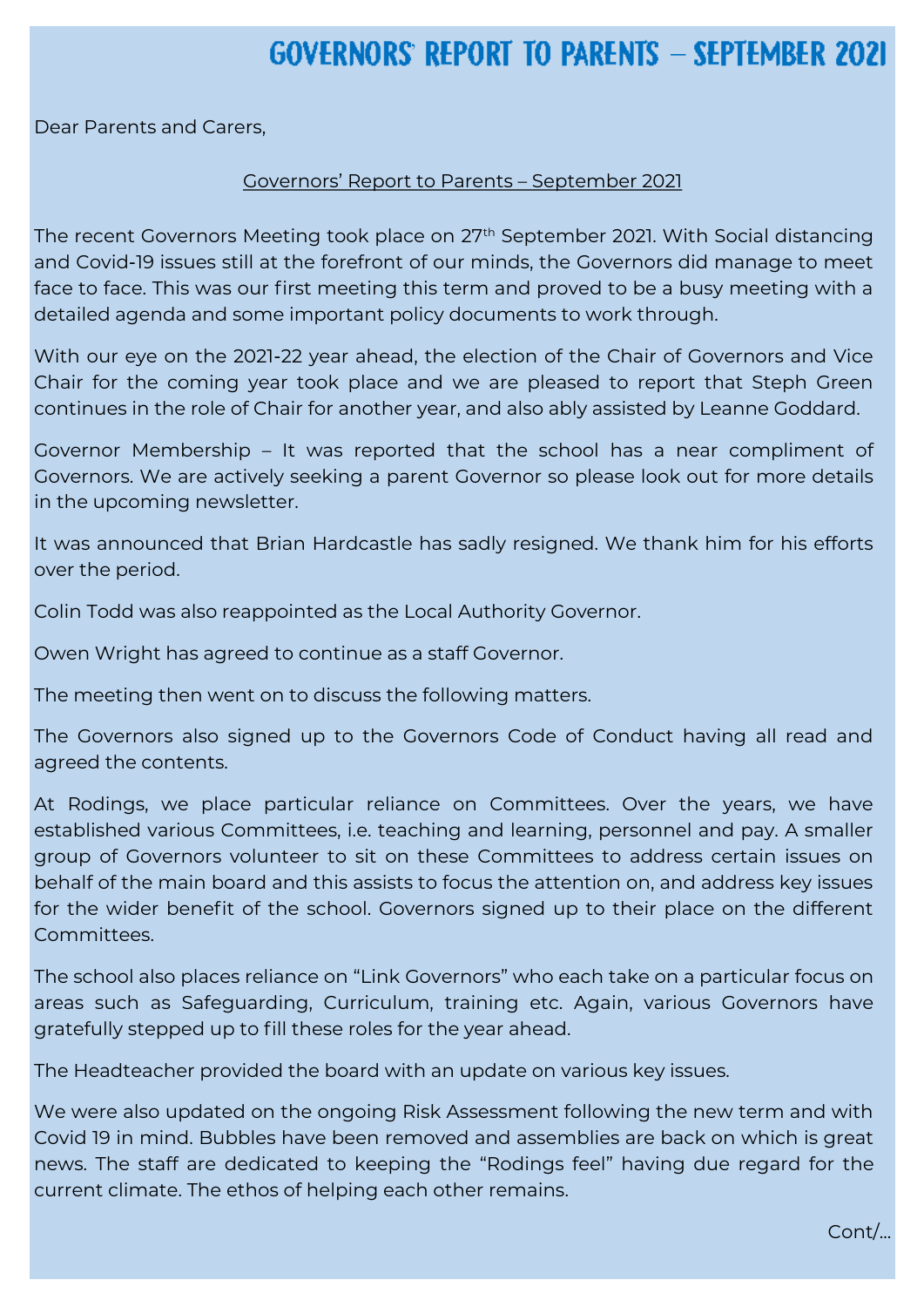We were advised that the staff had had a curriculum day, and the Governors were satisfied with progress in this area.

The Headteacher gave us his safeguarding update and advised that staff had attended training in this area.

The Headteacher talked us through the School Development Plan and the Governors were satisfied with progress. The very kindly granted us a request for funding to  $\sim$ 

renovate our school allotment. They also promised a band of volunteers to help start the The Board attended to the update, review and agreement to various policy documents. The following policy documents were discussed and then proposed and seconded by the difference it has made to the look of the allotment. It has made to the allotment  $\alpha$ Governors.

- Child Protection Policy
- **BUT WE STILL NEED YOUR HELP!** Covid 19 Risk Assessment
- **We were also grantsdord and the Parish Councils to develop and the Parish Councils to develop a council summary**
- $m \geq 1$  mindfulness and  $\sigma$  garden. Mr Gordon did a great job of getting this great job of getting this great job of getting this great job of getting this great job of getting this great job of getting this great job o  $\bullet$  Covid 19 Contingency Summary completed this project by half term to half term to half term to half term to half term to half term to half term to half term to half term to half term to half term to half term to half
- $\bullet$   $\bullet$   $\bullet$  Code of Conduct $\bullet$  is the funding for volunteers to help during school  $\bullet$  . So I am looking school  $\bullet$
- hours on Friday 8th October. If the works are not completed on this day I will open a second Safeguarding Policy date of Friday 15th October. If you are interested in helping please message message message message message m
- $\bullet$  Domingspring and Learning Policy. Thank  $\bullet$  Thank you is thank you is thank you.
- Whistleblowing Policy
- Behaviour Policy

Please remember that we are a nut free school due to several children having severe nut These policies are available to review on the school website.

because they contained nuts, mainly in cereal and chocolate bars. Allergic reactions can happen in seconds and I don't want to be reported and I don't want to be reporting a tragic incident. Thank you Colin Todd

Local Authority Governor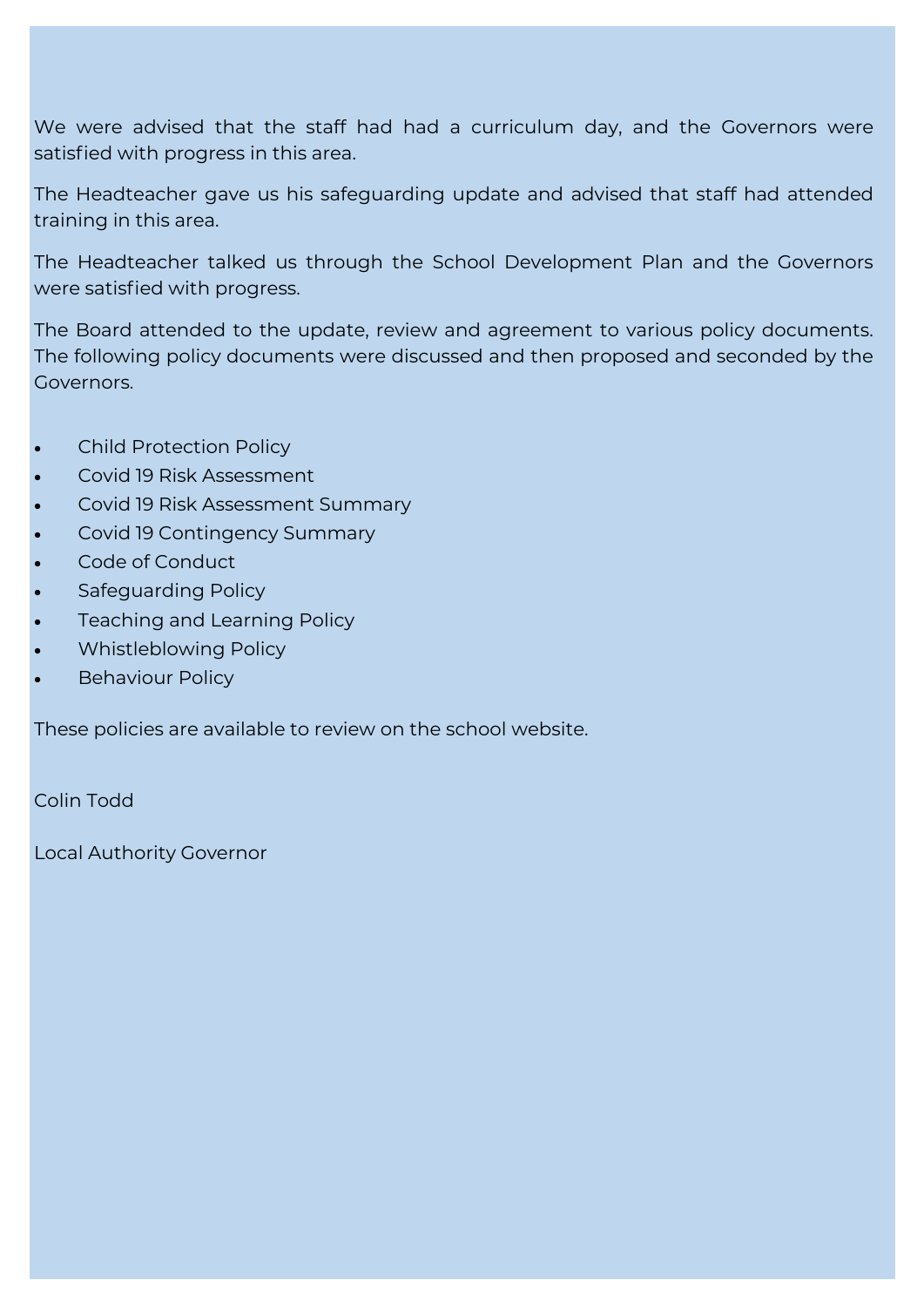### **RODINGS STARS**

**Thank You all A huge congratulations to the children**  $T_{\rm{max}}$  , which is a representable very kindly grant  $C$  and  $C$  and  $\alpha$  request for  $\alpha$ who attended the Year 5 and 6 dodgeball renovation. The first date for work to start had to be abandoned due to torrential rain. Then **COVID hits afternoon. They played**  $d_{\mathcal{M}}$  is the allotment. It has made to the allotment. It is not getting finished but we are getting finished but we are getting finished but we are getting finished but we are getting finished but we are getting for  $\bullet$  Thanks in the Round worked well as a team. The  $\bullet$ can't wait for the first lot of fruit and vegetables to be harvested. The first lot of  $\alpha$ **BUT WE STILL NEED YEAR STILL NEED AND RELEASE STEAM CAME 4th and the Year 6 team We were also granted funding from Utils Councils Councils to develop and the Sould all be so**  $\sim$  Mr George and sensory garden. Mr Gordon did a great job of getting this great job of getting this great job of getting this great job of getting this great job of getting the sensory great intervals of getting the se  $\mathbb{Z}$  proud of yourselves! :) fulfil the agreement of the agreement of the funding. So I am looking for volume schools are seen to help during schools and the schools of the funding schools are seen to help during schools are seen to help during school brilliantly and worked well as a team. The



 $\mathcal{N}$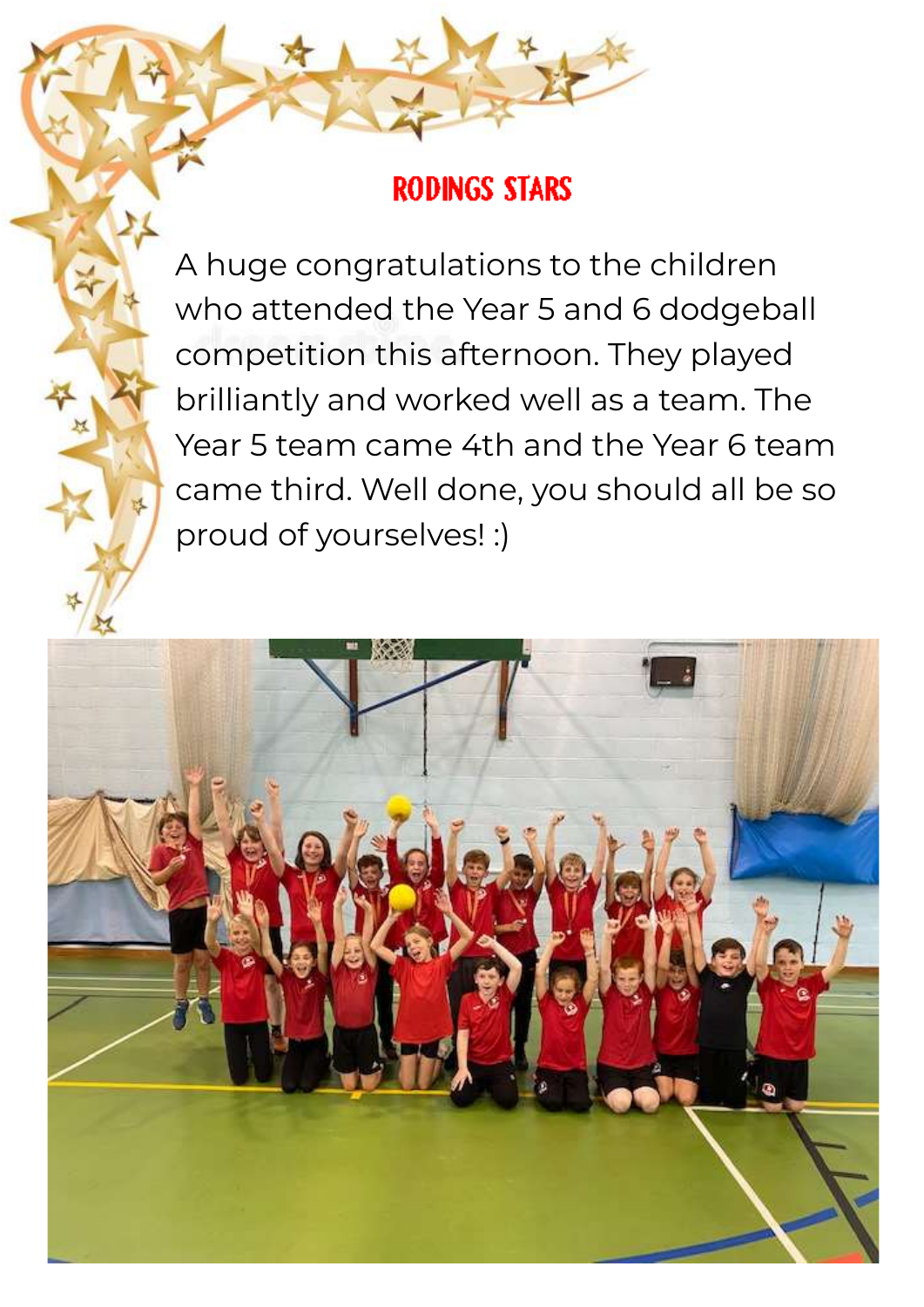### **RODINGS STARS**

**Thank You Following on from Erin being** Two awarded the Heywood cup for funding to the funding to  $\sim$ renovative our school allows promised a band of volunteers to help start the start the start the start the start the start the start the start the start the start the start the start the start the start the start the start renovation. The first date for work to start to torrent to the first date for work to torrent the first date for COVID his achievements, she took part what a state what a state when scheduled, the what a state when  $\mathbb{R}$ in a competition on Sunday at **in the allotment. It's not getting the area getting of the allotment.** the Roundtable for all the Roundtable for all the Roundtable for all the Roundtable for all the Roundtable for **Exhibit** Stortford Gymnastics and did **BUT STILL INCREDIBLY WELL. Winning a**  $W_{\text{M}}$  were and a Proper model in  $W_{\text{M}}$ and a Bronze medal in a great in this could be a great this could be a great this could be a great this could be a great this could be a great thing of great in the could be a great thing of great in the could be a great t started on Saturday too. However, we have to have to have to have to have to have to half this project by half term to have to half this project by half term to have to have to half this project by half this project by hal fulfil the agreement of the agreement of the funding for volunteers to help during school and the funding school and Gold medal for her floor







Pip joined High Roding Cricket Team for the last season and was awarded 'most improved player' in the summer holidays . Well done Pip!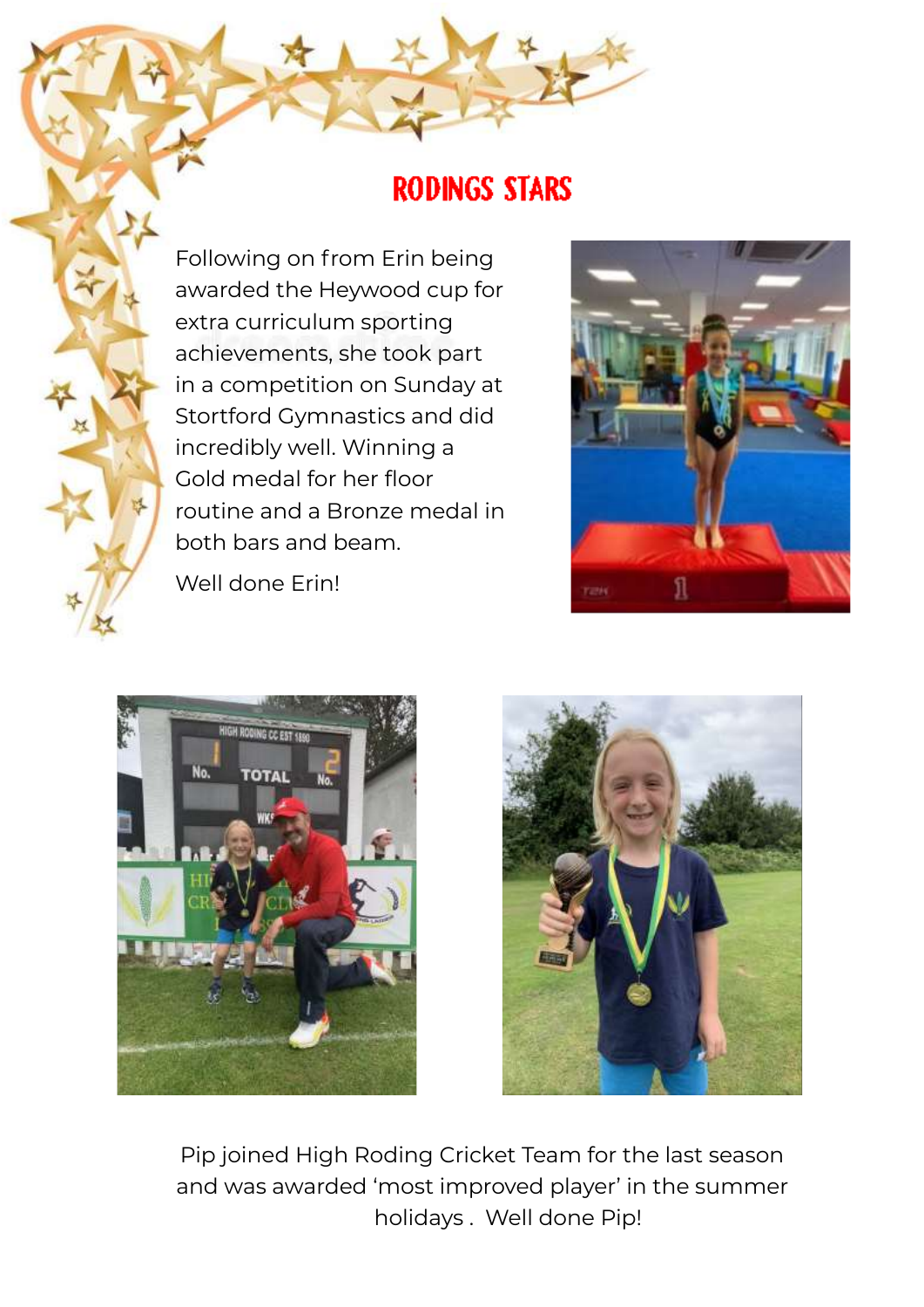### *Dear Parents and Carers*

You and your children will be pleased to know there is a huge range of brand new books to choose from including board books such as Hugless Douglas, picture books such as We're Going on a Bear Hunt and many Julia Donaldson titles, we have early reader titles like Horrid Henry, Roald Dahl books, Diary of the Wimpy kid, Dork Diaries, Alex Rider as well as many, many, more, too many to mention at only £2.50!

**Simply visit [www.booksforbugs.co.uk/shop](http://www.booksforbugs.co.uk/shop) and choose your books**

Once you get to the checkout stage please compete the billing details as normal but remember at the delivery details stage to add your **child's name and class** where prompted. The link shows you how easy it is to order [https://](https://booksforbugs.co.uk/virtual-book-fair-info-for-parents/) [booksforbugs.co.uk/virtual-book-fair-info-for-parents/](https://booksforbugs.co.uk/virtual-book-fair-info-for-parents/)

For the delivery address please put Rodings Primary School and the school's postcode CM6 1PZ this will remove all postage fees.

You can order up until midnight on Sunday 10<sup>th</sup> October All orders will then be dispatched and we will let you know when you can collect from school.

Buying through the Virtual Book Fair will help Rodings Primary School as we will receive a free book for every 5 collectively sold that has a value of £2.50, so every book counts! Happy Shopping!

### *From 'The Friends'*



Order online at www.booksforbugs.co.uk but be sure to fill out the delivery address with your CHILD'S NAME, CLASS & SCHOOL'S ADDRESS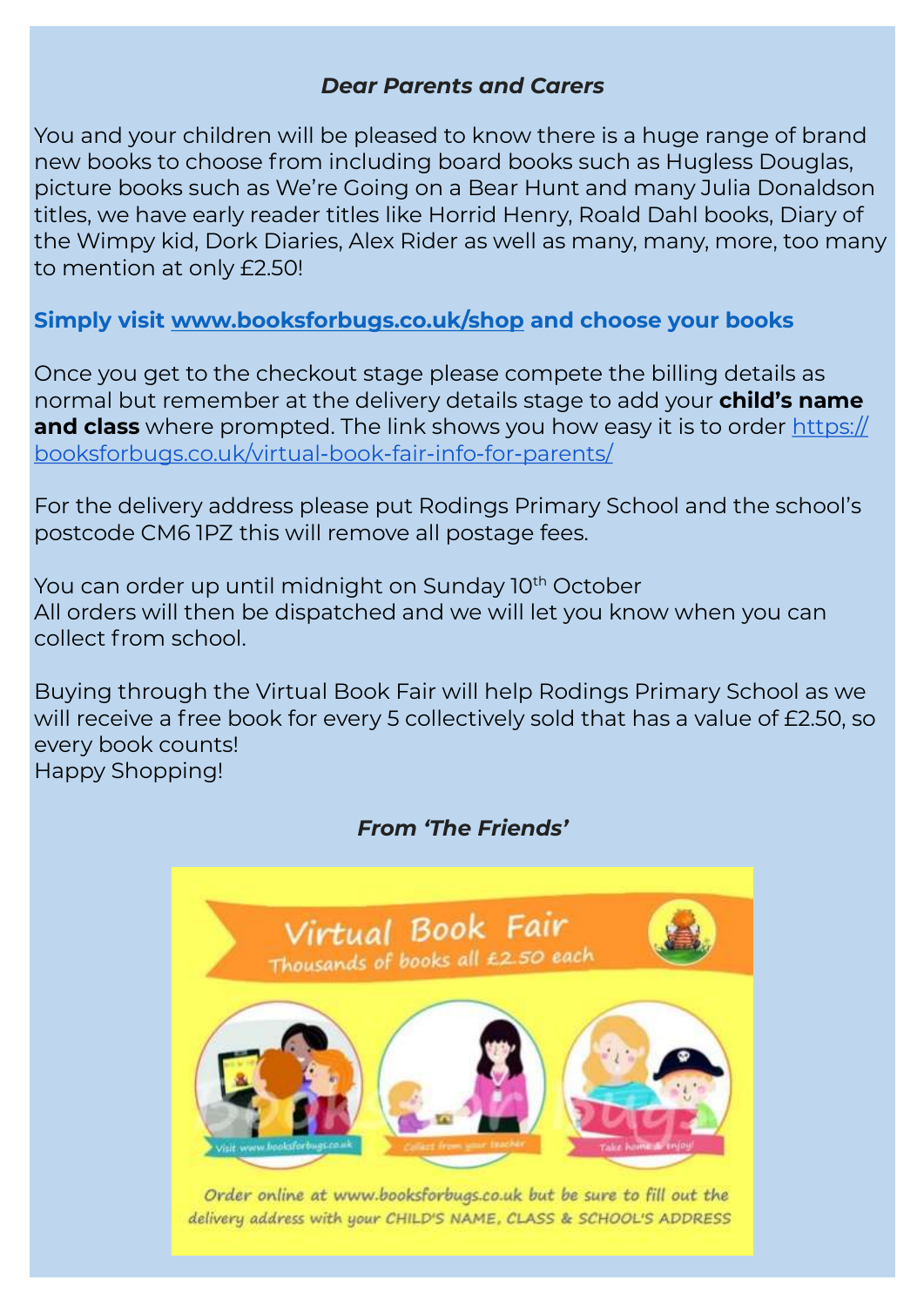## The Friends of Rodings Primary School



# **Spring Bulb Plant Out**

Following on from the success of last year we are organising a Spring Bulb Plant Out again.

For a minimum donation of  $£1$  per child the children will get to plant their very own spring bulb in the school grounds. In addition to this being a fun activity for the children on the day. watching the bulbs grow and the flowers bloom in spring is wonderful and the school grounds look particularly beautiful as we welcome the warmer weather

We would be grateful if you could please send your donations in to school in a named envelope by Friday 8th October. Planting will then begin from Monday 11th October.

Thank you so much for your continued support!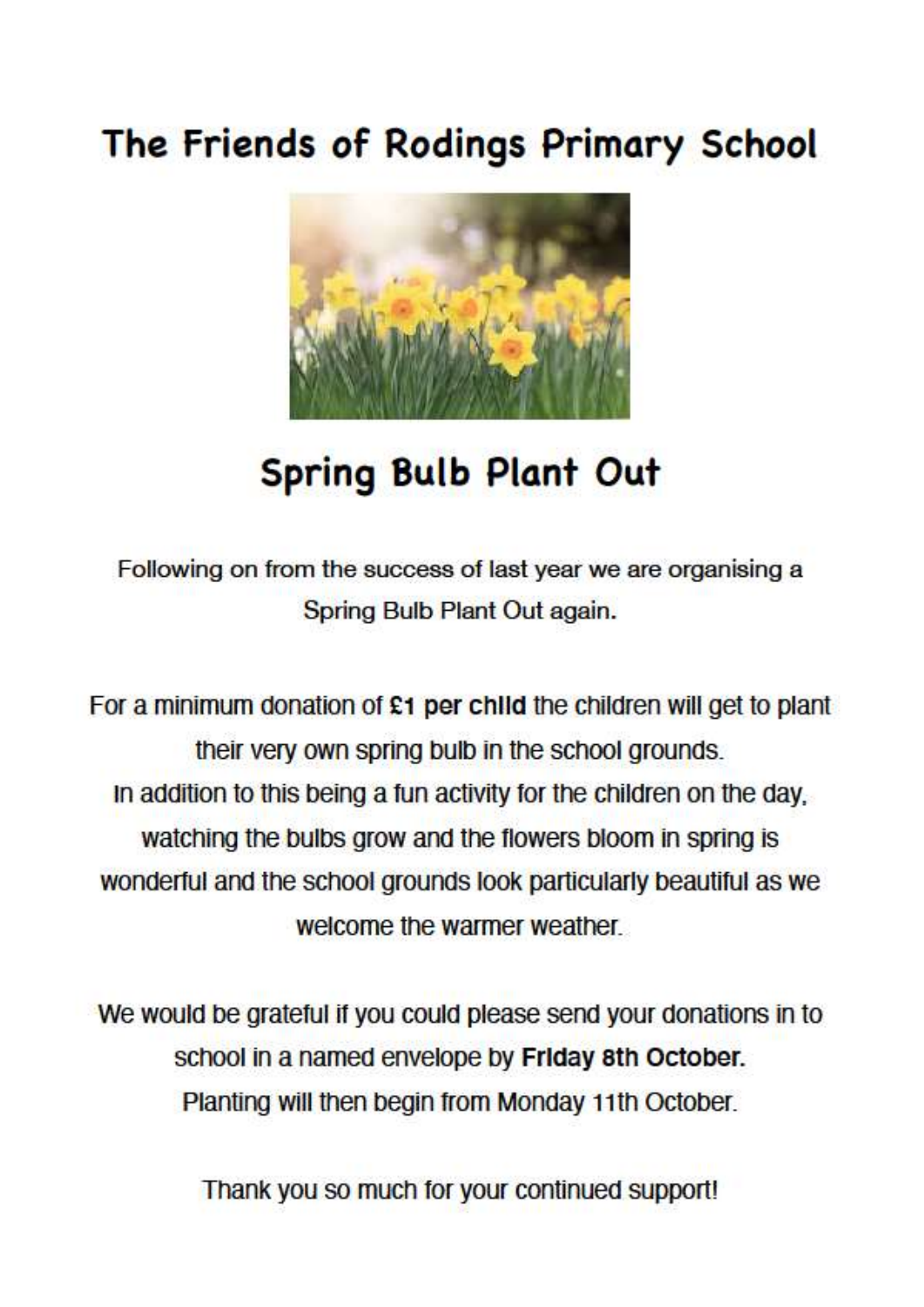

### **UPDATED! Forest School Dates** Autumn Term 2021

| Date        | am                                | pm             |
|-------------|-----------------------------------|----------------|
| Wed 8 Sept  |                                   | Y2             |
| Wed 15 Sept |                                   | Y              |
| Wed 22 Sept |                                   | Y <sub>2</sub> |
| Wed 29 Sept |                                   | Y1             |
| Wed 6 Oct   | YR tbc                            | Y2             |
| Wed 13 Oct  | YR <sub>tbc</sub>                 | Y              |
| Wed 20 Oct  | <b>YR</b>                         | Y2             |
|             | <b>Half Term</b>                  |                |
| Wed 3 Nov   | YR                                | Y1             |
| Wed 10 Nov  | YR                                | Y2             |
| Wed 17 Nov  | YR                                | Y1             |
| Wed 24 Nov  | <b>YR</b>                         | Y2             |
| Wed 1 Dec   | YR                                | Y1             |
| Wed 8 Dec   | YR.                               | Y2             |
| Wed 15 Dec  | EYFS and KSI Carols in the Forest |                |

If you would like to volunteer to help with forest school, please email the following:

miss.wright@rodingsprimary.co.uk to be a reception volunteer mrs.magness@rodingsprimary.co.uk to be a Year 1 volunteer mrs.simpkins@rodingsprimary.co.uk to be a Year 2 volunteer